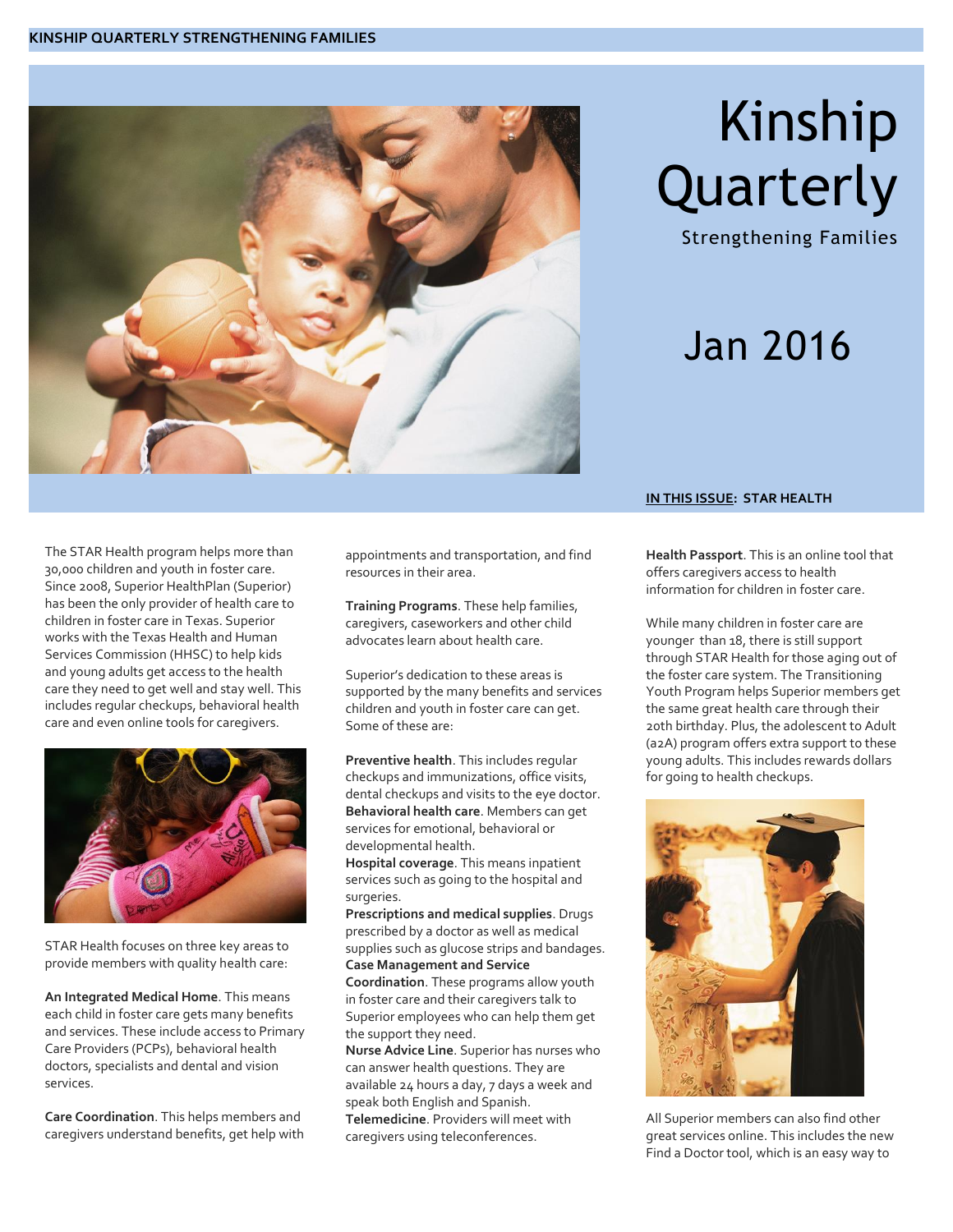search through the more than 59,000 Primary Care Providers, specialists, clinics and hospitals in the Superior network. There are also several trainings online for caregivers and other child advocates. These can help support children and youth in foster care.

*To learn more about Superior HealthPlan's STAR Health program, please call (866) 912- 6283 or visit www.FosterCareTX.com.*





Challenging behavior rears its head in many ways. Screaming, throwing things, biting, head banging, pinching, and refusal to do daily activities are just a few examples of challenging behavior one might be dealing with. One of the best ways to deal with negative behaviors is to implement strategies before your child has lost control to help guide better behavior and prevent challenging behavior. Use these strategies regularly to help set routines and let your child know what to expect.

**Maintain routines**. Having general routines helps you and your child know what to expect from your day. Routines also give children a sense of comfort and stability and can be a great time to reconnect with your child (for instance making snuggling part of the bedtime routine). Look at routines from a daily perspective. For instance, waking up, getting ready for school, going to school, going to physical therapy, coming home and eating dinner, having quiet time, and going to bed. Routines can also be broken down into smaller segments, such as, getting ready for school might consist of getting dressed, eating breakfast, brushing teeth, combing hair, and gathering resources for school. If there is going to be a change in routine, which is inevitable, letting your child know in advance, when possible, can help her cope with the change. This can be done by talking about the change or showing a visual to illustrate the change, for example, showing a picture of grandma and talking about her coming to visit before she arrives. Routines should be

specific to your child's and family's individual needs.

**Use transition warnings.** Plan your schedule to build time into your activities for transitioning to decrease challenging behavior. Many children have a difficult time stopping their activities to move on to another one, especially if they don't feel like they are done with the activity. Let your child know it's almost time to stop and move on to the next activity. Sometimes it helps to use a visual from the next activity to show what is next. For example, as you transition to another activity, you may give your child a familiar bath toy for bath time or a plate for mealtime. Give your child time for an activity to wind down or allow them to finish an activity, if possible. It can be helpful to have a basket for "in progress activities" to put things in if your child isn't finished, but remember to consistently come back to the basket and activity for this strategy to work.

**Try to avoid challenging situations.** Plan your day and activities to occur when your child is not hungry, tired, or overwhelmed. This strategy seems pretty obvious, but as adults, we have a lot to accomplish and we sometimes wonder if we can fit in one more activity or errand, and sometimes the answer is no (not peacefully at least)! The answer, alternatively, could be that the extra errand or activity can come after a snack, a nap, or a sensory break where your child can get away from the noise, lights, and activities to recharge.



**Learn your child's cues for needing help.** Kids often give us behavioral cues before they lose control and engage in challenging behavior. Common cues are whining, rocking, getting louder, and becoming tense. If you are fortunate enough to receive these cues, you have an opportunity to intervene by talking softly to your child, showing empathy, offering a suggestion of what they can do with their feelings, implementing a sensory calming strategy, or changing the environment if possible.

**Use clear language to direct your child.** One of the best ways to see a decrease in challenging behavior is to teach better behavior. A way to do this is to tell your child what behavior you would like to see. Instead of "don't bite your arm" you can say "if you need to bite, use your chew tube." A more positive way to say "don't hit" could be "use your words/signs/communication device to let me know what you need." You could also show a child what better behavior would look like by modeling the behavior yourself, using stuffed animals or puppets to act out the behavior, or reading children's books about behavior together.

**Reinforce positive behavior.** Children will continue to do what is reinforced. If they are able to get what they want using negative behavior, they will continue to use that behavior. For example, if screaming in the store results in getting candy or a toy so he'll be quiet, the screaming will continue. If asking nicely results in a treat, you are more likely to see him use his words to ask for things he wants. It is often easier to give the negative behavior more attention because it's more noticeable, so it takes effort to catch the good behavior. If you have made suggestions on a better way she can get what she wants, make sure this new, more positive behavior works and that you make efforts to notice the new behavior or your child will decide the negative behavior is more effective! Try to notice when your child does something nice or handles her frustration well and tell her how proud you are of her. Children love to please their parents.

**Offer choices throughout the day.** A great strategy for helping children feel important and independent is letting them choose items and activities in their daily lives. Even getting to choose small, seemingly irrelevant things such as water or milk, red or blue shirt, bath or books first, or which fruit to eat, can help your child feel more in control of her daily life. Feeling more in control over time can translate to better behavior. Offering choices when your child is showing signs he's about to lose control can also be helpful. Examples of some possible choices are, "I can see you are getting overwhelmed. Would you like to put your headphones on for five minutes or sit in your quiet place for five minutes?" or "I see you're having a hard time putting your shoes on. Do you want help or do you want to keep trying?" Note that in each situation, only two choices were given. It's important to keep choices to a minimum when children are upset since too many options can contribute to feeling overwhelmed.

**Red flags.** Below is a list of behaviors or red flags that can keep your child from learning. If they happen often, contact Early Childhood Intervention (ECI) for help with social-emotional development. To find a local ECI program in your area, call the DARS Inquiries Line at (800) 628- 5115 or visit

www.dars.state.tx.us/ecis/searchprogram.asp.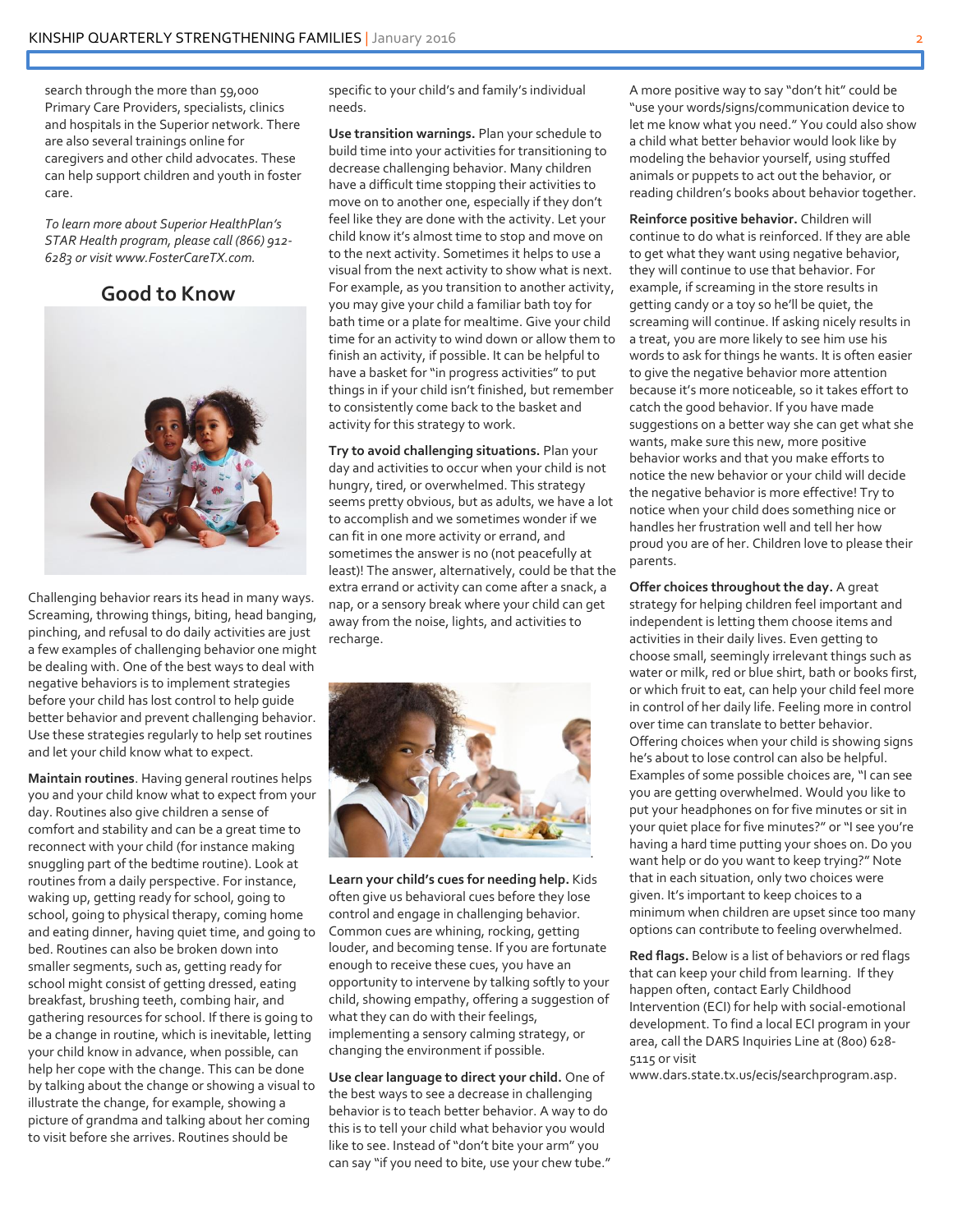#### **Baby**

- Does not smile, move or look at you when you talk or play with her
- Does not want to be held
- Does not make sounds by 3 months
- Does not babble by 6 months

Toddler

- Has tantrums that last 20 minutes or longer
- Breaks things on purpose
- Hurts or bites other people or himself
- Does not look at you when you call his name
- Does not play with toys
- Does not have any pretend play by 24 months
- Does not enjoy being around and watching other toddlers
- Flaps hands, rocks or sways over and over
- Does not point at objects she wants
- Has no words by 12 months

#### **At any age**

- Is fussy or cries a lot, even when not tired or hungry
- Has trouble falling asleep or staying asleep
- Does not notice people
- Is unhappy most of the time
- Is anxious most of the time
- Any loss of speech or babbling, or social skills

#### **10 TIPS TO HELP CHILDREN DEVELOP HEALTHY HABITS**

**Be a good role model –** If kids see you eating right and getting physically active, they'll take notice of your efforts to send a message that good health is important.

**Keep things positive –** Celebrate successes and help children and teens develop a good self-image.

**Get the whole family moving –** Take walks, ride bikes, go swimming, or just play hide-and-seek outside. Everyone will benefit from the exercise and the time together.

**Be realistic –** Setting realistic goals and limits are key to adopting new behavior. Small steps and gradual changes can make a big difference in your health over time, so start small and build up.

**Limit TV, video game and computer time –** These habits lead to a sedentary lifestyle and excessive snacking, which increase risks fo[r obesity](http://www.heart.org/HEARTORG/HealthyLiving/HealthyKids/ChildhoodObesity/What-is-childhood-obesity_UCM_304347_Article.jsp) and [cardiovascular disease.](http://www.heart.org/HEARTORG/Caregiver/Resources/WhatisCardiovascularDisease/What-is-Cardiovascular-Disease_UCM_301852_Article.jsp)

**Encourage physical activities that they'll really enjoy –** Let your child experiment with different activities until they find something that they really love doing. They'll stick with it longer if they love it.

**Pick truly rewarding rewards –** Don't reward children with TV, video games, candy or snacks. Find other ways to celebrate good behavior.

**Make dinnertime a family time -** When everyone sits down together to eat, there's less chance of children eating the wrong foods or snacking too much. Get your kids involved in cooking and planning meals. Everyone develops good eating habits together and the quality time with the family will be an added bonus.

**Make a game of reading food labels –** The whole family will learn what's good for their health and be more conscious of what they eat.

**Stay involved –** Be an advocate for healthier children. Insist on good food choices at school. Make sure your children's healthcare providers are monitoring cardiovascular indicators like BMI, blood pressure and cholesterol.

### **RESOURCES**

[www.facebook.com/TexasKinshipCaregivers](https://www.facebook.com/TexasKinshipCaregivers)

#### [Star Health](https://www.dfps.state.tx.us/Child_Protection/Medical_Services/guide-star.asp)

[www.zerotothree.org/child-development/](http://www.zerotothree.org/child-development/)

Center on the Social and Emotional Foundations for Early Learning <http://csefel.vanderbilt.edu/>

[Hands are Not for Hitting by Martine Agassi](http://www.freespirit.com/series/best-behavior/)

**Teeth are Not for Biting by Elizabeth** [Verdickem](http://www.freespirit.com/series/best-behavior/)

**[TexasBenefits](http://yourtexasbenefits.hhsc.texas.gov/)** 

#### [AMERICAN ACADEMY OF PEDIATRICS](https://www.healthychildren.org/English/Pages/default.aspx)

[CHILDREN'S ORAL HEALTH](http://www.cdc.gov/oralhealth/children_adults/child.htm)

[AMERICAN DENTAL ASSOCIATION](http://www.mouthhealthy.org/en/babies-and-kids/healthy-habits)